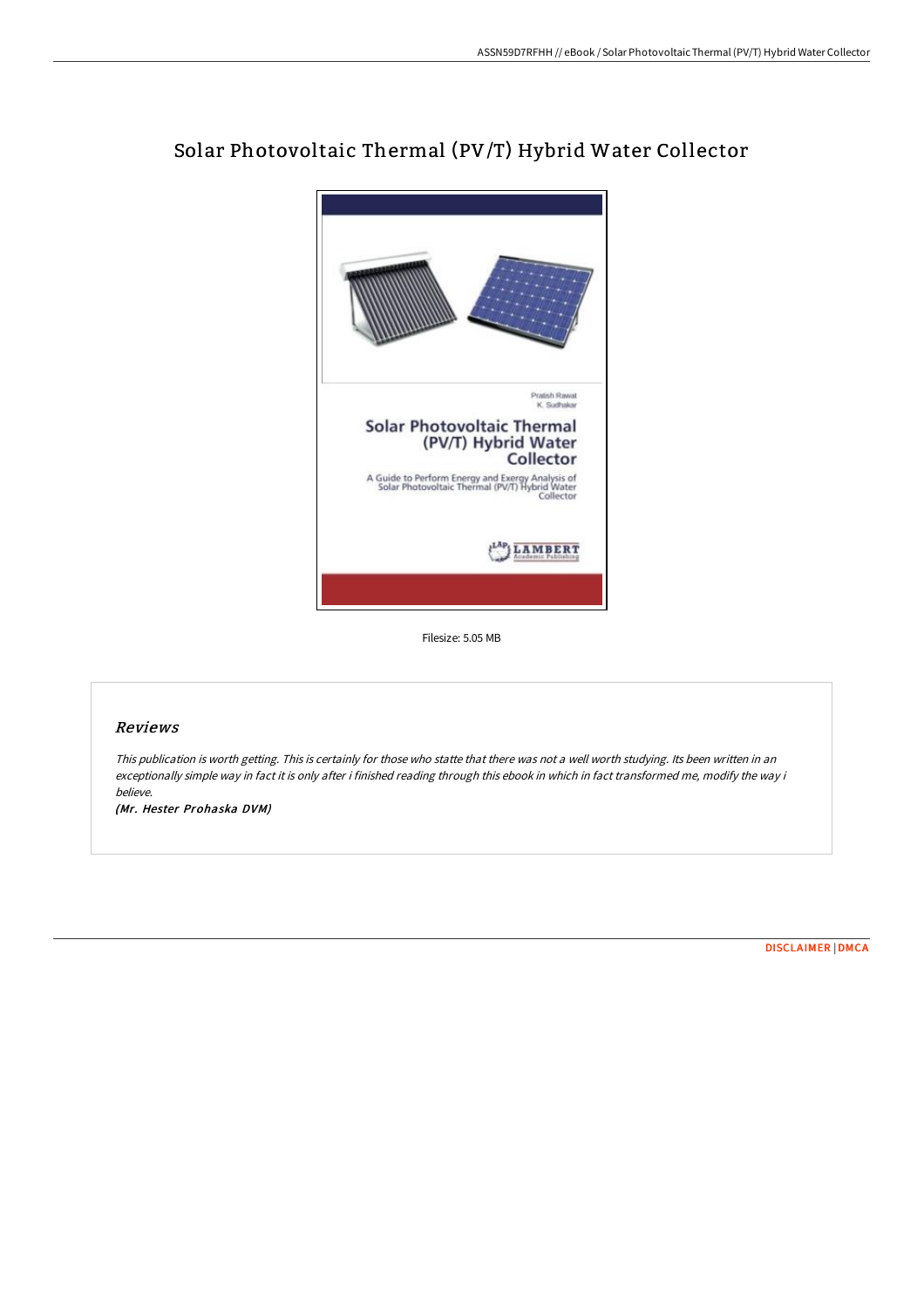## SOLAR PHOTOVOLTAIC THERMAL (PV/T) HYBRID WATER COLLECTOR



LAP Lambert Academic Publishing Nov 2014, 2014. Taschenbuch. Book Condition: Neu. 220x150x5 mm. Neuware - An extensive amount of research on PV-Thermal collectors has been carried out over the past 25 years. The electrical conversion efficiency of solar cell is in the range of 6-15%, depending on type solar-cell at standard temperature and pressure. When a solar radiation incident on the panel it generate electricity and 75-80% of the absorbed radiation is dissipated in the form of heat to the surrounding after photovoltaic conversion. High solar irradiation increases the electrical conversion efficiency but also increases the temperature of panel. A PV/T hybrid system is a combination of photovoltaic and solar thermal system. The solar PV/T system is an integrated system which can produce both electricity and heat simultaneously. In this work, performance evaluation of PV/T hybrid water collector is evaluated and compared with the solar PV system. The hybrid design gives additional advantages, such as a reduction of the thermal stresses and hence a longer life of the PV module, high performance and reliability, low maintenance and a stabilization of the solar cell current-voltage characteristics. The collected thermal energy can be used for low temperature applications. 76 pp. Englisch.

 $\blacksquare$ Read Solar [Photovoltaic](http://bookera.tech/solar-photovoltaic-thermal-pv-x2f-t-hybrid-water.html) Thermal (PV/T) Hybrid Water Collector Online  $_{\rm PDF}$ Download PDF Solar [Photovoltaic](http://bookera.tech/solar-photovoltaic-thermal-pv-x2f-t-hybrid-water.html) Thermal (PV/T) Hybrid Water Collector